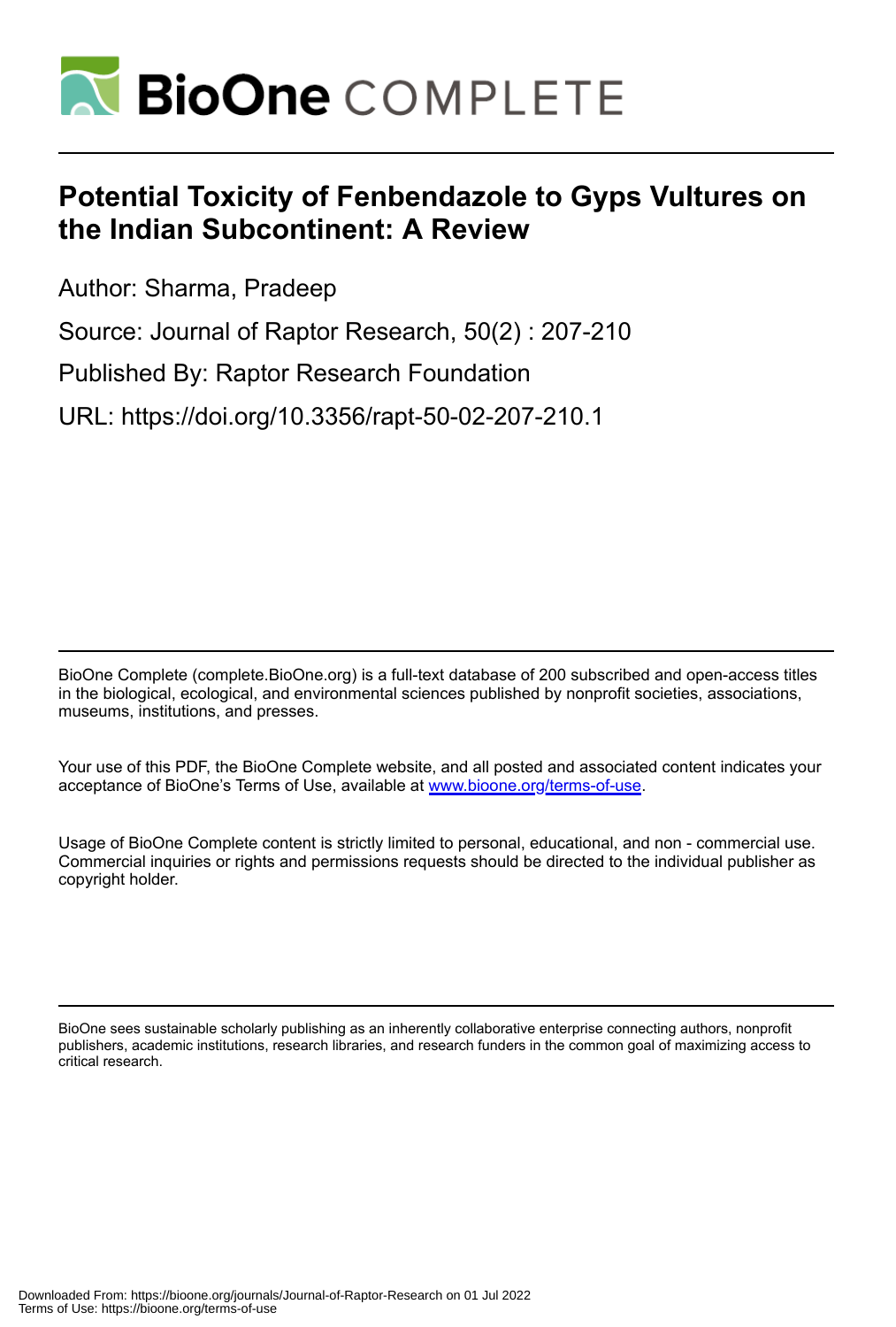# SHORT COMMUNICATIONS

J. Raptor Res. 50(2):207–210 E 2016 The Raptor Research Foundation, Inc.

# POTENTIAL TOXICITY OF FENBENDAZOLE TO GYPS VULTURES ON THE INDIAN SUBCONTINENT: A REVIEW

## PRADEEP SHARMA1

Department of Animal Husbandry, Government of Rajasthan and

30-B, New Civil Lines, Bharatpur 321 001 Rajasthan, India

KEY WORDS: White-rumped Vulture; Gyps bengalensis; Whitebacked Vulture; Gyps africanus; fenbendazole; Indian subcontinent; toxicity; vultures.

Fenbendazole is an antihelminthic compound belonging to the benzimidazole class that is commonly used both for treatment and prophylaxis of various species of nematode, trematode, cestode, and a few protozoan endoparasites in livestock (Bowman 1995). Fenbendazole is one of the most widespread and common antiparasitic agents used in veterinary medicine due to its efficacy, broad spectrum, and ease of oral administration. Fenbendazole is a tasteless compound and does not affect palatability of feed, and is therefore suited to oral administration.

Fenbendazole acts by binding to  $\beta$ -tubulins of nematode cells, thereby interfering in dimerization of  $\beta$ -tubulins to a-tubulins. This consequently inhibits polymerization of tubulins into microtubules, which are required for protein synthesis and various metabolic processes (Martin 1997) including cell division. Interruption of these processes arrests normal biochemical and physiological functioning of cells of parasites, resulting in death. The drug is considered safe in livestock and other mammalian species because of its selective inhibition of b-tubulins of nematode cells over mammalian b-tubulins (Friedman and Platzer 1980, Reinemeyer and Courtney 2001). However, marked bone marrow suppression and adverse effects on gut mucosa were also reported in some mammalian species (Gary et al. 2004, Weber et al. 2006).

The Long-billed Vulture (Gyps indicus), White-rumped Vulture (G. bengalensis) and Slender-billed Vulture (G. tenuirostris) are endemic to the Indian subcontinent, and are critically endangered due to toxicity caused by residual diclofenac in carcasses of various species of livestock, which were treated by diclofenac prior to their death (Oaks et al. 2004, Swan et al. 2006). Remaining populations are extremely small and fragmented and these vultures remain vulnerable to diclofenac-induced mortalities (Taggart et al. 2007). A survey of the literature revealed fenbendazole toxicity in many species of domesticated, as well as wild, birds. Residue of fenbendazole in carcasses of livestock could be ingested by Gyps vultures, as diclofenac was. Considering the dwindling population of Gyps vultures and the proven toxicity of diclofenac through livestock carcasses, I here provide a brief review of potential toxicity of fenbendazole to Gyps vultures.

#### TOXICITY IN BIRDS

Fenbendazole was initially found to be safe with respect to effects on various avian species (Kirsch 1983, Santiago et al. 1985). More recently, however, studies have documented fenbendazole toxicity episodes causing mortalities in different domestic as well as wild species (Taylor et al. 1983, Pedersoli et al. 1989, Latimer 1994, Rivera et al. 2000, Wiley et al. 2009). No empirical data are available in the literature on the extent of selective binding of fenbendazole to parasitic  $\beta$ -tubulin over avian  $\beta$ -tubulin, which raises concerns about the safety of fenbendazole use in avian species (Howard et al. 2002). Results of multiple stud‐ ies have suggested that metabolism of fenbendazole varied across avian species and differed relative to fenbendazole metabolism in mammals (Short et al. 1988, Howard et al. 2002). Consequently, there is uncertainty about the safety profile of fenbendazole, as it appears that some avian species are more susceptible to fenbendazole toxicity than others.

In terms of pathological findings, leukopenia resulting from bone-marrow hypoplasia and intestinal crypt cell necrosis was common in the multiple toxicity episodes caused by fenbendazole in phylogenetically distinct species of birds. These species included pigeons and doves (Howard et al. 2002, Gozalo et al. 2006), Painted Storks (Mycteria leucocephala; Weber et al. 2002), and more specifically African White-backed Vultures (G. africanus), Lappet-faced Vultures (Torgos tracheliotus), and Marabous (Leptoptilos crumenifer; Bonar et al. 2003). The similarity of pathological lesions in different avian species suggests the underlying mechanisms of fenbendazole toxicity in some birds could be similar in that it involves bone marrow and <sup>1</sup> Email address: pradeep@gmx.it intestinal crypts, both of which have cells that undergo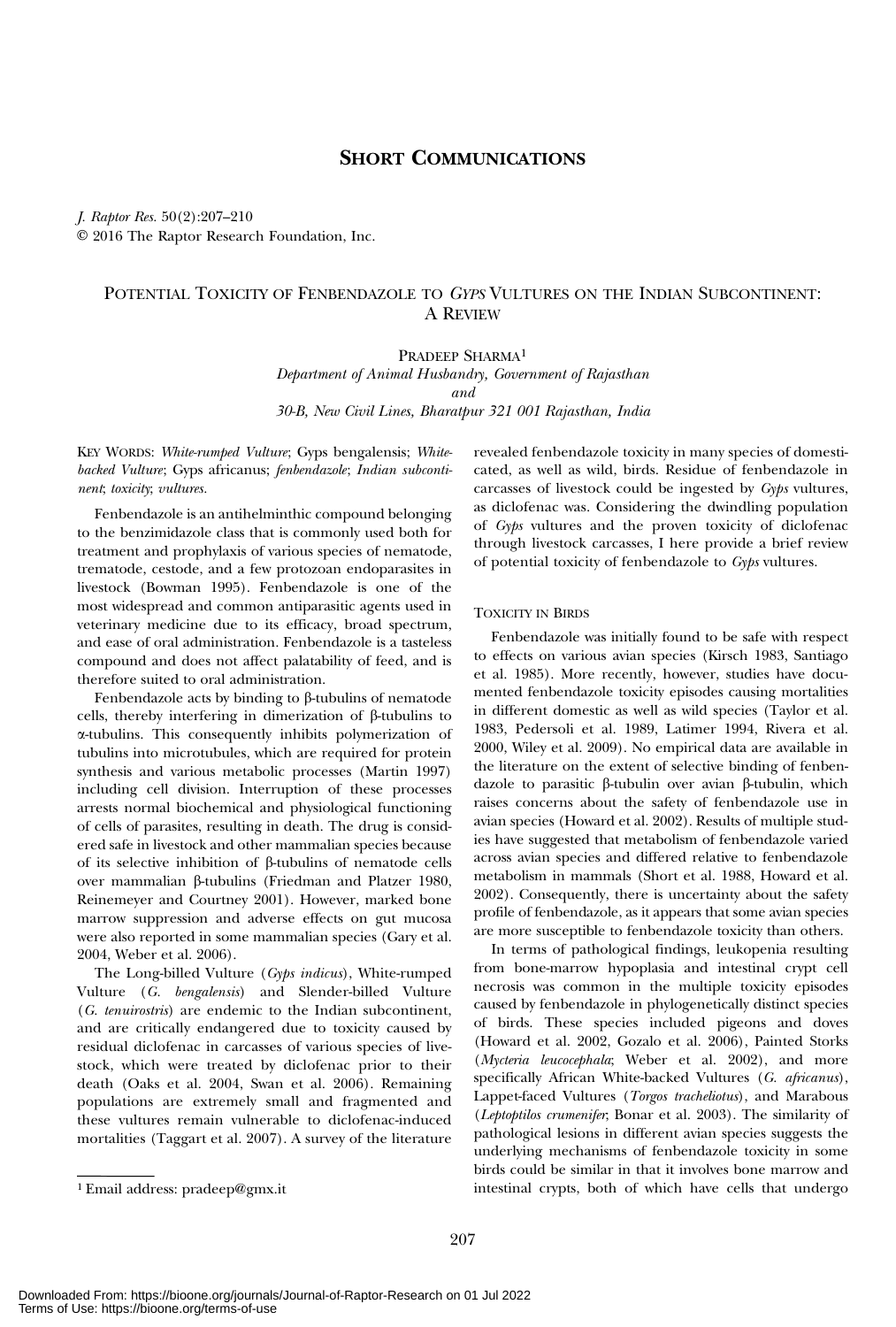rapid multiplication by cell division (mitosis), indicating that the toxic effects could be associated with the pronounced inhibitory effect of fenbendazole, or its metabolites, on avian  $\beta$ -tubulins.

### PHARMACOKINETICS OF FENBENDAZOLE IN BOVINES AND VULTURES

Fenbendazole is used orally as an antiparasitic agent in animals with internal helminthic infestations and, more importantly, in prophylaxis as well, which extends its use to healthy animals. Use of antiparasitic agents, such as fenbendazole, is fairly common in modern dairy, meat, and poultry farming. The use of fenbendazole in veterinary institutions, and its availability in pharmacies without a prescription contribute to its widespread use. Furthermore, febantel, another antihelmintic of the benzimidazole class, is biotransformed into fenbendazole inside the body by metabolic processes (McKellar and Scott 1990).

Vultures mostly feed on carcasses of domestic animals on the Indian subcontinent (Pain et al. 2008). Residual availability of fenbendazole in carcasses of cattle and buffalo depends on pharmacokinetic parameters of fenbendazole in these species.  $T_{\text{max}}$  is defined as time taken by a drug to achieve maximum concentration in blood serum after administration. Mean  $T_{\text{max}}$  values of fenbendazole and its metabolites were in the range of 30–36 hr in cattle and 18–38 hr in buffalo after a single standard dosing of 7.5 mg/kg body weight, and fenbendazole and its metabolites could be detected up to 120 hr post-dosing (Sanyal 2011); residues of diclofenac in cattle were detectable up to 71 hr post-dosing (Taggart et al. 2007). Comparison of pharmacokinetics of fenbendazole and diclofenac reveals relatively higher temporal persistence of fenbendazole and its metabolites in livestock after administration, increasing the probability of ingestion by vultures, compared to diclofenac, which has been proven to be toxic to Gyps vultures. It is evident based on these factors that vultures are likely to ingest varying amounts of residual fenbendazole in livestock carcasses on a regular basis. Dosing of fenbendazole in a range of 47–60 mg/kg resulted in toxicity in Lappet-faced Vultures and White-backed Vultures (Bonar et al. 2003). Because of the absence of quantitative information on the lethal dose  $(LD_{50})$  of fenbendazole for Gyps vultures, I urge investigation of the concentration of residual fenbendazole in livestock carcasses lethal to Gyps vultures.

#### POTENTIAL TOXICITY IN GYPS VULTURES

White-backed Vultures are phylogenetically similar to White-rumped Vultures, and this similarity suggests that other or perhaps all Gyps vultures could be similarly susceptible to diclofenac toxicity based on their phylogenetic relationships and previously observed toxicity in four species of Gyps vultures (Johnson et al. 2006, Naidoo et al. 2009b). Toxicity testing in vivo of diclofenac in White-backed Vultures and White-rumped Vultures resulted in similar increased and lethal levels of uric acid in blood of the two

species; increased uric acid led to visceral gout and subsequent death in affected vultures post-diclofenac dosing (Swan et al. 2006). Further, in vivo diclofenac toxicity trials in Cape Griffons (G. coprotheres) revealed that toxicity was similar to that observed in three species of Gyps vultures from the Indian subcontinent (Oaks et al. 2004). Also, ketoprofen had toxic effects in White-backed Vultures and Cape Griffons (Naidoo et al. 2009a), highlighting the metabolic similarities and possible susceptibility to certain compounds within the Gyps genus. Moreover, similar toxicity of fenbendazole in White-backed Vultures and Lappet-faced Vultures (Torgos tracheliotus; Bonar et al. 2003), which belong to different genera, suggests that other vultures, apart from the Gyps genus, may be susceptible to fenbendazole toxicity. Metabolic processes and pathological lesions involved in fenbendazole toxicity are different from those of diclofenac, yet metabolic similarities and phylogenetic relationships among species in the Gyps genus suggest that fenbendazole toxicity observed in White-backed Vultures may be of concern across the Gyps genus.

Vultures are obligate scavengers, and they have a robust immune system, which facilitates carcass-feeding by providing protection from various infective and pathological microbes. Fenbendazole induces intestinal cell necrosis, which can facilitate entry of intestinal bacteria into systematic circulation (Howard et al. 2002). Concomitant immuno-suppression due to leukopenia significantly reduces the defense mechanisms of the body, and lesions mutually supplement and predispose septicaemia, which increases the probability of mortality. Prolonged ingestion of residual fenbendazole in livestock carcasses below a toxic level may also adversely affect Gyps vultures in unknown ways. Furthermore, as three species of Gyps vultures are critically endangered, any pharmacological agent with potential toxicity to these vultures should be evaluated comprehensively to minimize risk to critically endangered White-rumped Vulture, Long-billed Vulture, and Slenderbilled Vulture and possibly other vultures on the Indian subcontinent.

### TOXICIDAD POTENCIAL DEL FENBENDAZOL PARA BUITRES DEL GÉNERO GYPS EN EL SUBCONTINENTE INDIO: UNA REVISIÓN

RESUMEN.—El fenbendazol es un compuesto antihelmíntico de amplio espectro utilizado con fines profilácticos y terapéuticos en medicina veterinaria. El fenbendazol actúa por inhibición selectiva de las btubulinas en las células helmínticas sobre las β-tubulinas de los mamíferos. El alcance de la unión selectiva del  $f$ enbendazol sobre las  $\beta$ -tubulinas de las aves no se conoce, poniendo en duda su seguridad en esta clase. Evidencia reciente sugiere que el fenbendazol podría ser tóxico para varias especies de aves incluyendo a Gyps africanus, cercano filogenéticamente a otras especies del género Gyps que se encuentran en peligro crítico en el subcontinente indio. Pruebas de toxicidad de diclofenaco y ketoprofeno, ambos compuestos analgésicos utilizados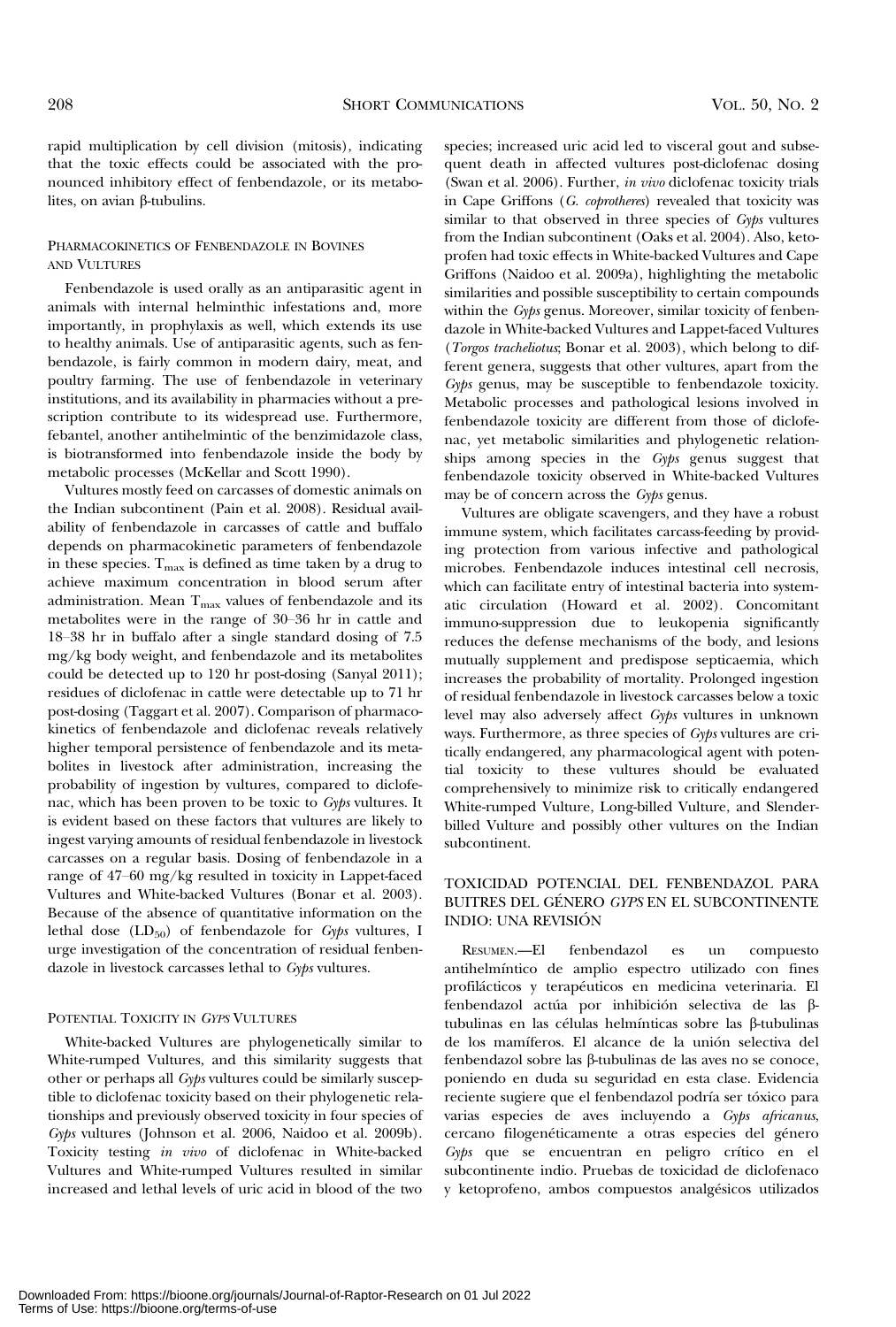en medicina veterinaria y para los cuales se probó la toxicidad en buitres del género Gyps en sus formas residuales en cadáveres de ganado, revelaron notables similitudes metabólicas para diferentes especies del género Gyps. El fenbendazol residual, al igual que el diclofenaco y el ketoprofeno, podría ser tóxico para los buitres del género Gyps, en base a la toxicidad mostrada en G. africanus, así como en base a las similitudes metabólicas y filogenéticas a lo largo del género Gyps. Además, las correlaciones de los hallazgos patológicos de la toxicidad del fenbendazol con sus propiedades farmacológicas y farmacocinéticas sugieren que este compuesto puede ser tóxico para los buitres, lo que debería dar lugar a pruebas para evaluar su toxicidad.

[Traducción del equipo editorial]

#### ACKNOWLEDGMENTS

I thank K.S. Gopisundar and A.M. Goswami for their assistance with the literature. Two anonymous reviewers provided comments that improved an earlier version of this report.

## LITERATURE CITED

- BONAR, C., A. LEWANDOWSKI, AND J. SCHAUL. 2003. Suspected fenbendazole toxicosis in 2 vulture species (Gyps africanus, Torgos tracheliotus) and Marabou Storks (Leptoptilos crumeniferus). Journal of Avian Medicine and Surgery 17:16–19.
- BOWMAN, D. 1995. Helminths. Pages 228–229 in J. Georgi [ED.], Parasitology for veterinarians. WB Saunders, Philadelphia, PA U.S.A.
- FRIEDMAN, P.A. AND E.G. PLATZER. 1980. Interaction of anthelmintic benzimidazoles with Ascaris suum embry‐ onic tubulin. Biochimica et Biophysica Acta 630:271–278.
- GARY, A.T., M.E. KERL, C.E. WIEDMEYER, S.E. TURNQUIST, AND L.A. COHN. 2004. Bone marrow hypoplasia associated with fenbendazole administration in a dog. Journal of American Animal Hospital Association 40:224–229.
- GOZALO, A., R. SCHWIEBERT, AND G. LAWSON. 2006. Mortality associated with fenbendazole administration in pigeons (Columba livia). Journal of the American Association for Laboratory Animal Science 45:63–66.
- HOWARD, L.L., R. PAPENDICK, I.H. STALIS, J.L. ALLEN, M. SUTHERLAND-SMITH, J.R. ZUBA, D.L. WARD, AND B.A. RIDEOUT. 2002. Fenbendazole and albendazole toxicity in pigeons and doves. Journal of Avian Medicine and Surgery 16:203–210.
- JOHNSON, J., H. LERNER, P. RASMUSSEN, AND D. MINDELL. 2006. Systematics within Gyps vultures: a clade at risk. BMC Evolutionary Biology 6:65. doi: 10.1186/1471-2148- 6-65.
- KIRSCH, R. 1983. Treatment of nematodiasis in poultry and game birds with fenbendazole. Avian Diseases 28:311–318.
- LATIMER, K. 1994. Oncology. Pages 640–672 in B. Ritchie, G. Harrison, and L. Harrison [EDS.], Avian medicine: principles and application. Wingers Publishing Inc., Lake Worth, FL U.S.A.
- MARTIN, R.J. 1997. Modes of action of anthelmintic drugs. Veterinary Journal 154:11–34.
- MCKELLAR, Q.A. AND E.W. SCOTT. 1990. The benzimidazole anthelmintic agents—a review. Journal of Veterinary Pharmacology and Therapeutics 13:223–247.
- NAIDOO, V., K. WOLTER, D. CROMARTY, M. DIEKMANN, N. DUNCAN, A.A. MEHARG, M.A. TAGGART, L. VENTER, AND R. CUTHBERT. 2009a. Toxicity of non-steroidal antiinflammatory drugs to Gyps vultures: a new threat from ketoprofen. Biology Letters 6:339–341.
	- $-$ ,  $-\cdots$ ,  $\cdots$ , R. CUTHBERT, AND N. DUNCAN. 2009b. Veterinary diclofenac threatens Africa's endangered vulture species. Regulatory Toxicology and Pharmacology 53:205–208.
- OAKS, J.L., M. GILBERT, M.Z. VIRANI, R.T. WATSON, C.U. METEYER, B.A. RIDEOUT, H.L. SHIVAPRASAD, S. AHMED, M. JAMSHED, I. CHAUDHRY, M. ARSHAD, S. MAHMOOD, A. ALI, AND A.A. KHAN. 2004. Diclofenac residues as the cause of vulture population decline in Pakistan. Nature 427:630–633.
- PAIN, D.J., C.G.R. BOWDEN, A.A. CUNNNINGHAM, R. CUTH-BERT, D. DAS, M. GILBERT, R.D. JAKATI, Y. JHALA, A.A. KHAN, V. NAIDOO, J.L. OAKS, J. PARRY-JONES, V. PRAKASH, A. RAHMANI, S.P. RANADE, H.S. BARAL, K.R. SENACHA, S. SARAVANAN, N. SHAH, G. SWAN, D. SWARUP, M.A. TAG-GART, R.T. WATSON, M.Z. VIRANI, K. WOLTER, AND R.E. GREEN. 2008. The race to prevent the extinction of south Asian vultures. Bird Conservation International 18: S30–S48.
- PEDERSOLI, W., J. SPANO, L. KRISTA, J. WHITESIDES, W. RAVIS, R. KEMPPAINEN, AND D. YOUNG. 1989. Effects of fenbendazole administration on hematology, clinical chemistries and selected hormones in the white Pekin Duck. Journal of Veterinary Pharmacology and Therapeutics 12: 200–208.
- REINEMEYER, C. AND C.H. COURTNEY. 2001. Chemotherapy of parasitic diseases. Pages 947–979 in R. Adams [ED.], Veterinary pharmacology and therapeutics. Iowa State Univ. Press, Ames, IA U.S.A.
- RIVERA, S., J. MCCLEAREN, AND D. REAVILL. 2000. Suspected fenbendazole toxicity in pigeons (Columba livia). Proceedings of the Association of Avian Veterinarians 21:207–209.
- SANTIAGO, C., P. MILLS, AND C. KIRKPATRICK. 1985. Oral capillariasis in a Red-tailed Hawk: treatment with fenbendazole. Journal of American Veterinary Medical Association 187:1205–1206.
- SANYAL, P.K. 2011. Plasma levels of fenbendazole metabolites in buffalo and cattle after long-term intraruminal administration. Veterinary Quarterly 15:157-159.
- SHORT, C.R., S.A. BARKER, L.C. HSIEH, W.M. PEDERSOLI, L.M. KRISTA, AND J.S. SPANO. 1988. The elimination of fenbendazole and its metabolites in the chicken, turkey and